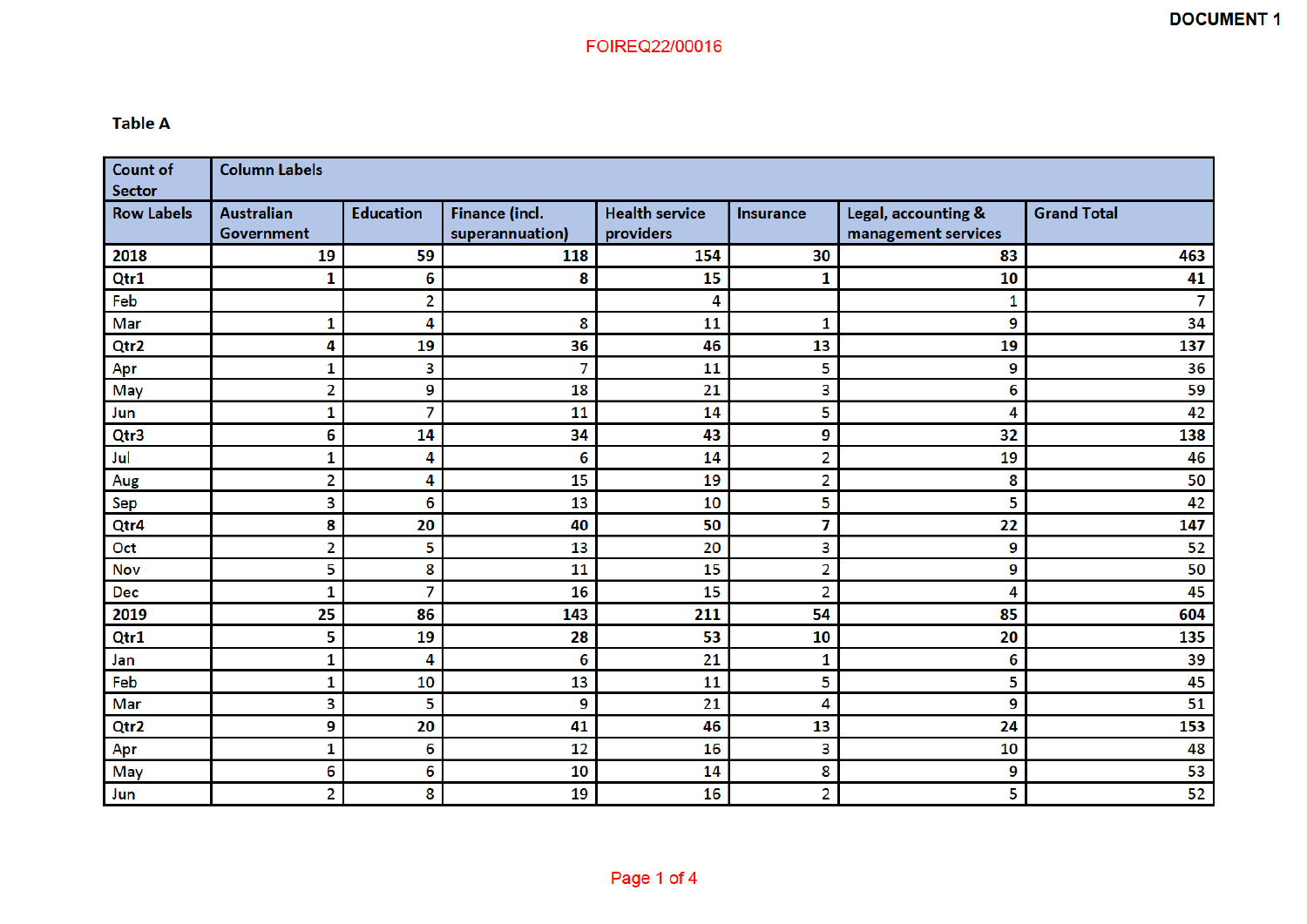## FOIREQ22/00016

| Qtr3  | 5                       | 32                      | 28                      | 44  | 16                      | 22             | 147             |
|-------|-------------------------|-------------------------|-------------------------|-----|-------------------------|----------------|-----------------|
| Jul   | 3                       | 8                       | 11                      | 10  | 6                       | 12             | 50              |
| Aug   |                         | 16                      | 8                       | 12  | 6                       | 8              | 50              |
| Sep   | $\overline{2}$          | 8                       | 9                       | 22  | $\overline{\mathbf{4}}$ | $\overline{2}$ | 47              |
| Qtr4  | 6                       | 15                      | 46                      | 68  | 15                      | 19             | 169             |
| Oct   | $\mathbf 1$             | $\overline{\mathbf{4}}$ | 16                      | 23  | 5                       | 4              | 53              |
| Nov   | $\mathbf 1$             | $\overline{7}$          | 22                      | 29  | $\overline{\mathbf{4}}$ | 5              | 68              |
| Dec   | 4                       | 4                       | 8                       | 16  | 6                       | 10             | 48              |
| 2020  | 44                      | 84                      | 157                     | 236 | 62                      | 62             | 645             |
| Qtr1  | $\overline{\mathbf{z}}$ | 14                      | 41                      | 50  | 17                      | 10             | 139             |
| Jan   | $\overline{2}$          |                         | 10                      | 15  | 4                       | 5              | 36              |
| Feb   | 5                       | 5                       | 16                      | 17  | 5                       | 3              | 51              |
| Mar   | 0                       | 9                       | 15                      | 18  | 8                       | $\overline{2}$ | 52              |
| Qtr2  | 5                       | 30                      | 34                      | 61  | 19                      | 15             | 164             |
| Apr   | $\mathbf 1$             | $\overline{7}$          | 10                      | 15  | $\overline{7}$          | 5              | 45              |
| May   | $\overline{4}$          | 15                      | 16                      | 35  | 4                       | 4              | 78              |
| Jun   |                         | 8                       | 8                       | 11  | 8                       | 6              | 41              |
| Qtr3  | 18                      | 26                      | 50                      | 68  | 13                      | 29             | 204             |
| Jul   | 4                       | 8                       | 17                      | 17  | 9                       | 12             | 67              |
| Aug   | 10                      | $\overline{7}$          | 20                      | 22  | $\mathbf 1$             | 6              | 66              |
| Sep   | $\overline{\mathbf{4}}$ | 11                      | 13                      | 29  | 3                       | 11             | 71              |
| Qtr4  | ${\bf 14}$              | 14                      | 32                      | 57  | 13                      | 8              | 138             |
| Oct   | 5                       | $\overline{2}$          | 13                      | 22  | 4                       | $\overline{2}$ | 48              |
| Nov   | 5                       | 8                       | $\overline{\mathbf{4}}$ | 17  | $\overline{2}$          | $\overline{2}$ | 38              |
| Dec   | 4                       | $\overline{\mathbf{4}}$ | 15                      | 18  | $\overline{7}$          | 4              | $\overline{52}$ |
| 2021  | 55                      | 51                      | 108                     | 165 | 66                      | 84             | 529             |
| Qtr1  | ${\bf 14}$              | 12                      | 30                      | 47  | $17\,$                  | 20             | 140             |
| Jan   | $\mathbf{1}$            | $\mathbf{1}$            | $\overline{\mathbf{4}}$ | 14  | $\overline{2}$          | 8              | $30\,$          |
| Feb   | 6                       | 6                       | 11                      | 18  | $10\,$                  | 6              | $\overline{57}$ |
| March | $\overline{7}$          | 5                       | 15                      | 15  | 5                       | 6              | 53              |
| Qtr2  | 13                      | $\overline{\mathbf{z}}$ | 22                      | 36  | 17                      | 13             | 108             |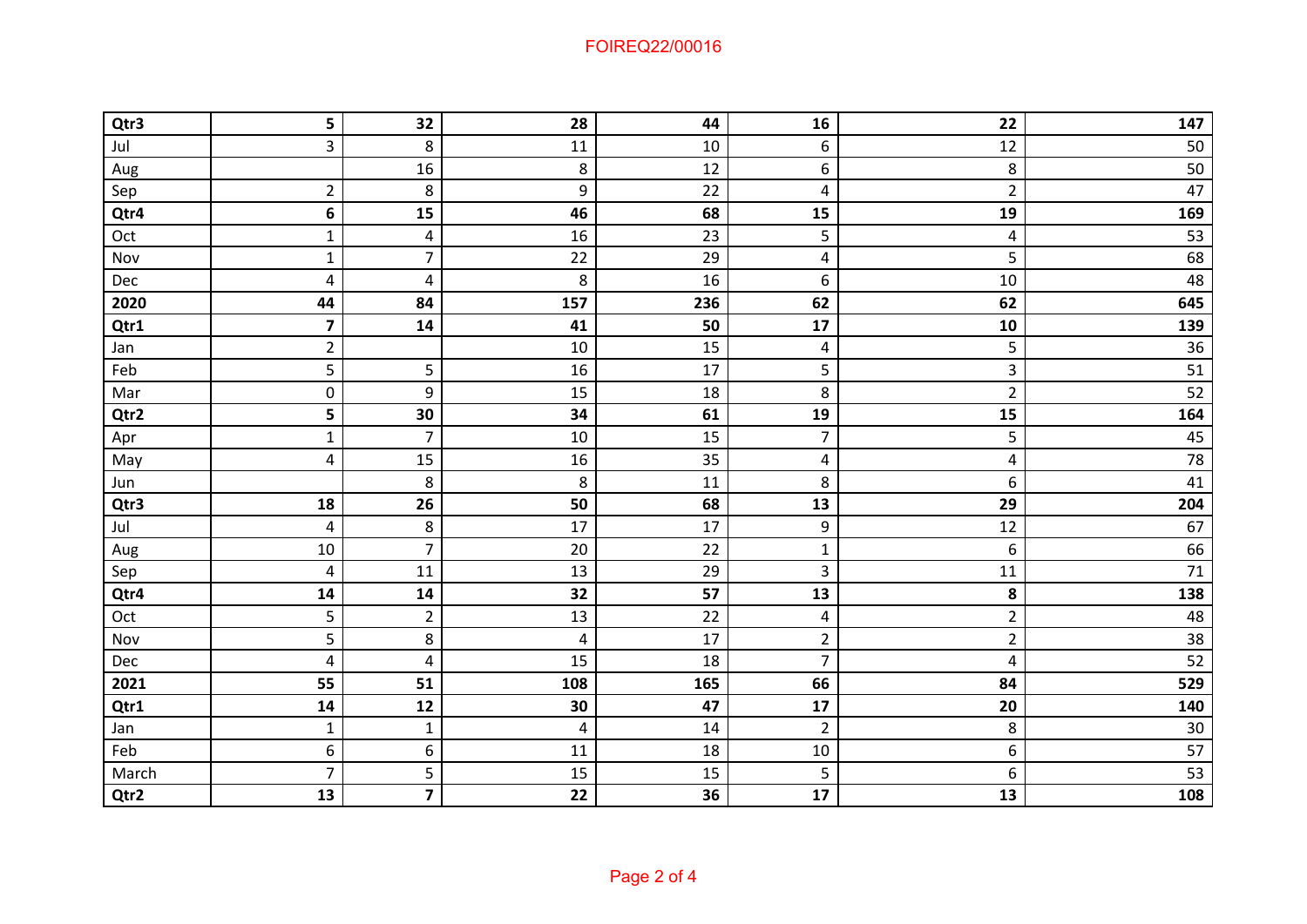## FOIREQ22/00016

| Apr                |     |     |     | 15        |     |     | 35   |
|--------------------|-----|-----|-----|-----------|-----|-----|------|
| May                |     |     |     | 12        |     |     | 36   |
| Jun                |     |     | 8   |           |     |     | 37   |
| Qtr3               | 10  | 17  | 27  | 48        | 14  | 28  | 144  |
| Jul                |     |     | 8   | 15        | 4   | 13  | 44   |
| Aug                |     |     | 10  | 16        |     | o   | 49   |
| Sep                |     |     | q   | 17        |     |     | 51   |
| Qtr4               | 18  | 15  | 29  | 34        | 18  | 23  | 137  |
| Oct                |     |     | 12  | $\bullet$ | 4   |     | 30   |
| Nov                |     | n   | っ   | 15        |     | 10  | 44   |
| Dec                | 12  |     | 14  | 11        | 9   | 11  | 63   |
| <b>Grand total</b> | 143 | 280 | 526 | 766       | 212 | 314 | 2241 |